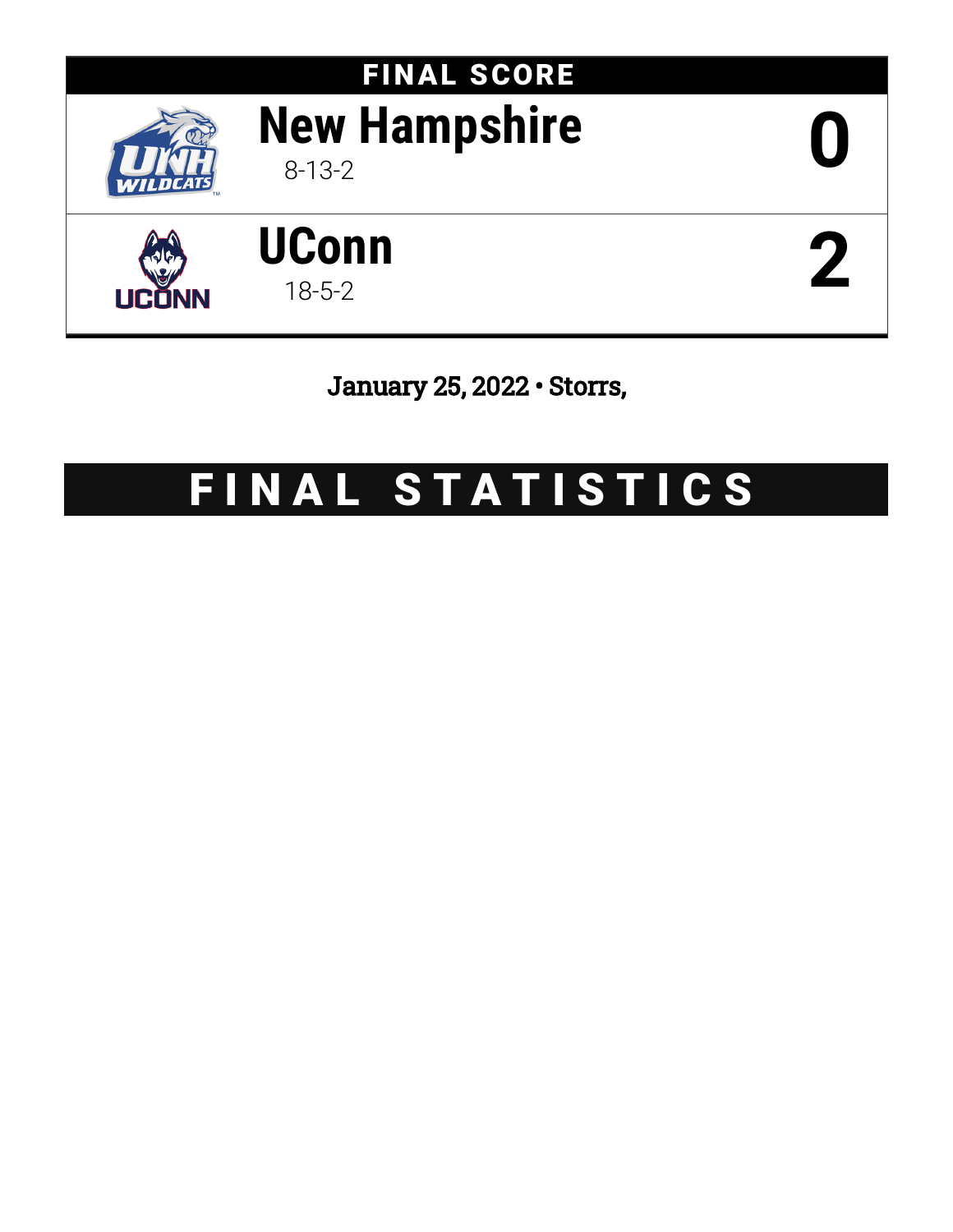## **New Hampshire at UConn Official Hockey Game Box Score (Final) New Hampshire vs UConn (01/25/2022 at Storrs, )**



#### **New Hampshire (8-13-2) vs. UConn (18-5-2)**

Date: 01/25/2022 - Location: Storrs,

**TEAM SUMMARY**

Attendance: 115 - Start time: 04:19 PM ET - End time: 07:03 PM ET - Total time: 02:43

|  | Prd Time Team      | Scored by                          | <b>Assists</b>                                    | Vis. on ice | Home on ice                     | Go  |
|--|--------------------|------------------------------------|---------------------------------------------------|-------------|---------------------------------|-----|
|  |                    | 1. 1st 0:03 UCO EV, FG Landry, Amy | Wabick, Taylor                                    |             | 1,15,9,21,25,26 1,77,13,7,16,12 | Tea |
|  | 2. 1st 3:53 UCO EV |                                    | Snodgrass, Natalie Dobson, Summer-Rae 1,17,8,23,5 |             | 1,9,16,27,55,67                 | UNI |
|  |                    |                                    | Harkness, Viki                                    |             |                                 | UC( |

|    | I EAM SUMMARY        |     |   |                |                |      |              |                |
|----|----------------------|-----|---|----------------|----------------|------|--------------|----------------|
| #  | <b>New Hampshire</b> | G   | A | Plm Sh         |                | +/-  | BI           | #              |
| 1  | Harnett, Nicky       | 0   | 0 | 0              | 0              | $-2$ | 0            | $\overline{1}$ |
| 10 | Martin, Lauren       | 0   | 0 | 0              | 3              | 0    | $\mathbf{1}$ | 10             |
| 11 | Truter, Chavonne     | 0   | 0 | 2              | 1              | 0    | 0            | 12             |
| 13 | Truax, Maddie        | 0   | 0 | 0              | 1              | 0    | 3            | <u>13</u>      |
| 14 | Juodikis, Kira       | 0   | 0 | 0              | 0              | 0    | 1            | <u>16</u>      |
|    | 15 Verrier, Shea     | 0   | 0 | 0              | $\overline{c}$ | $-1$ | 0            | 17             |
| 16 | Christian, Jada      | 0   | 0 | 0              | 2              | 0    | 0            | 20             |
|    | 17 Brooks, Brianna   | 0   | 0 | $\overline{2}$ | 3              | $-1$ | 2            | 21             |
| 20 | Bent, Kyla           | 0   | 0 | 2              | 0              | 0    | 0            | 22             |
| 21 | Alvarez, Marina      | 0   | 0 | 0              | 0              | $-1$ | 1            | 24             |
| 23 | Kettyle, Charli      | 0   | 0 | 0              | 0              | $-1$ | 0            | <u> 25</u>     |
| 24 | Hammer, Brooke       | 0   | 0 | 0              | 2              | 0    | 1            | 27             |
| 25 | Rickwood, Emily      | 0   | 0 | 0              | 2              | $-1$ | 4            | 29             |
| 26 | Dumond, Lindsey      | 0   | 0 | 0              | 0              | -1   | 1            | 30             |
| 3  | Berry, Annie         | 0   | 0 | 0              | 2              | 0    | 1            | 39             |
| 35 | Boutilier, Ava       | 0   | 0 | 0              | 0              | 0    | 0            |                |
| 4  | Wall, Ciara          | 0   | 0 | 0              | 0              | 0    | 0            | <u>46</u>      |
| 5  | Breton, Rae          | 0   | 0 | $\overline{2}$ | 1              | $-1$ | 0            | 55             |
| 7  | Myers, Avery         | 0   | 0 | 0              | 3              | 0    | 0            | 67             |
| 8  | Kelly, Nicole        | 0   | 0 | 0              | 1              | -1   | 0            | 7              |
| 9  | Rynne, Paige         | 0   | 0 | 0              | 1              | $-1$ | 0            | 77             |
|    | <b>TEAM</b>          | dnp |   |                |                |      |              | 8              |
|    | <b>Totals</b>        | 0   | 0 | 8              | 24             |      | 15           | 9              |
|    |                      |     |   |                |                |      |              |                |

| #               | <b>UConn</b>                  | G        |   | A Plm Sh $+/-$ Bl |                |          |                |
|-----------------|-------------------------------|----------|---|-------------------|----------------|----------|----------------|
| 1               | Warrener, Megan               | 0        | 0 | 0                 | 0              | 2        | 0              |
| 10 <sup>1</sup> | Boyer, Alex-Anne              | 0        | 0 | 0                 | 1              | 0        | 1              |
|                 | 12 Tormala, Coryn             | 0        | 0 | 0                 | 2              | 1        | 0              |
|                 | 13 Gonsalves, Chloe           | 0        | 0 | 0                 | $\overline{1}$ | 1        | $\overline{4}$ |
|                 | 16 Wabick, Taylor             | 0        | 1 | 2                 | 0              | 2        | 0              |
|                 | 17 Rinker, Ava                | 0        | 0 | $\mathfrak{p}$    | 0              | $\Omega$ | 0              |
| 20              | Peterson, Claire              | 0        | 0 | 0                 | 2              | 0        | 1              |
| 21              | Thurman, Kate                 | 0        | 0 | 0                 | 0              | 0        | 0              |
|                 | 22 Svetek, Ainsley            | 0        | 0 | 0                 | 1              | 0        | 1              |
| 24              | Stockdale, Kathryn            | 0        | 0 | 0                 | 1              | 0        | 0              |
|                 | 25 Habisch, Jada              | 0        | 0 | 0                 | 1              | 0        | 0              |
|                 | 27 Wabick, Morgan             | 0        | 0 | 0                 | 3              | 1        | 0              |
| 29.             | Klassen, Kate                 | n        | 0 | 0                 | 0              | 0        | 0              |
| 30              | Nicholas, Mackenzie           | 0        | 0 | 0                 | 0              | 0        | 0              |
| 39              | Carpentier-Yelle,<br>Samantha | n        | 0 | U                 | 0              | 0        | 0              |
| 46              | Fox, Danielle                 | 0        | 0 | 0                 | 5              | 0        | 1              |
|                 | 55 Harkness, Viki             | U        | 1 | 2                 | 2              | 1        | 0              |
|                 | 67 Dobson, Summer-Rae         | $\Omega$ | 1 | $\Omega$          | 1              | 1        | 0              |
| 7               | Pasqua, Danika                | 0        | 0 | 0                 | 2              | 1        | 1              |
|                 | 77 Landry, Amy                | 1        | 0 | 0                 | 3              | 1        | $\overline{1}$ |
| 8               | Yearwood, Kaitlyn             | 0        | 0 | 2                 | 0              | 0        | 1              |
| 9               | Snodgrass, Natalie            | 1        | 0 | 0                 | 2              | 1        | 0              |
|                 | <b>TEAM</b>                   | dnp      |   |                   |                |          |                |
|                 | Totals                        | 2        | 3 | 8                 | 27             |          | 11             |

| <b>Goals by Period</b> |   |          |       |       |
|------------------------|---|----------|-------|-------|
| Team                   |   |          | 1 2 3 | Total |
| <b>UNH</b>             | 0 | $\Omega$ | - 0   | o     |
| <b>UCO</b>             | 2 | $\Omega$ | n     | 2     |

| <b>Shots by Period</b> |    |       |      |       |
|------------------------|----|-------|------|-------|
| Team                   |    | 1 2 3 |      | Total |
| UNH                    | 8  |       | 5 11 | 24    |
| UCO                    | 15 | 8     | 4    | 27    |

#### **Power Play Goals-Att Prd UNH UCO** 1st 0-2 0-2 2nd 0-1 0-1 3rd 0-1 0-1

# **Pens-Mins by Period**

| Prd             | UNH     | uco     |
|-----------------|---------|---------|
| 1st             | $2 - 4$ | $2 - 4$ |
| 2 <sub>nd</sub> | $1-2$   | $1-2$   |
| 3rd             | $1-2$   | $1-2$   |

### **Three stars:**

1. Warrener, Megan 2. Snodgrass, Natalie

3. Landry, Amy

#### **Officials:**

Referee: James Troup Referee: Thomas Fyrer Linesman: Ryan Bradshaw Linesman: Joshua Weiand

3rd Bent, Kyla UNH 2:HOOKING 8:56 PP

#### **GOALTENDERS**

|            | # New Hampshire           | <b>Dec</b> | Min   | GA | 1.2.3       | Saves                   |     | # UConn            |                 | <b>Dec</b> | Min   | GA          |       | <b>1.2.3 Saves</b>                        |
|------------|---------------------------|------------|-------|----|-------------|-------------------------|-----|--------------------|-----------------|------------|-------|-------------|-------|-------------------------------------------|
|            | Harnett, Nicky            |            | 18:08 |    | 13.8.4 25   |                         |     | Warrener, Megan    |                 | W          | 19:53 |             | 7,5,7 | - 19                                      |
|            |                           |            |       |    |             |                         |     |                    |                 |            |       |             |       |                                           |
|            | <b>PENALTY SUMMARY</b>    |            |       |    |             |                         |     |                    |                 |            |       |             |       |                                           |
| <b>Prd</b> | Plaver Team               |            |       |    | Min:Offense | <b>Time</b>             | Prd |                    | Player Team     |            |       | Min:Offense |       | <b>Time</b>                               |
| 1st        | Brooks, Brianna UNH       |            |       |    |             | 2:SLASHING 14:13 PP     | 2nd | Wabick, Taylor UCO |                 |            |       |             |       | 2:HOLDING 16:42 PP                        |
| 1st        | Harkness, Viki UCO        |            |       |    |             | 2:INTERFERENCE 13:18 PP | 2nd |                    | Breton, Rae UNH |            |       | 2:HOOKING   |       | $1:29$ PP                                 |
|            | 1st Yearwood, Kaitlyn UCO |            |       |    |             | 2:TRIPPING 11:21 PP     | 3rd |                    |                 |            |       |             |       | Rinker, Ava UCO 2:CROSS CHECKING 12:13 PP |

**Win -** Warrener, Megan (1) **Loss -** Harnett, Nicky (1)

1st Truter, Chavonne UNH 2:CROSS CHECKING 5:54 PP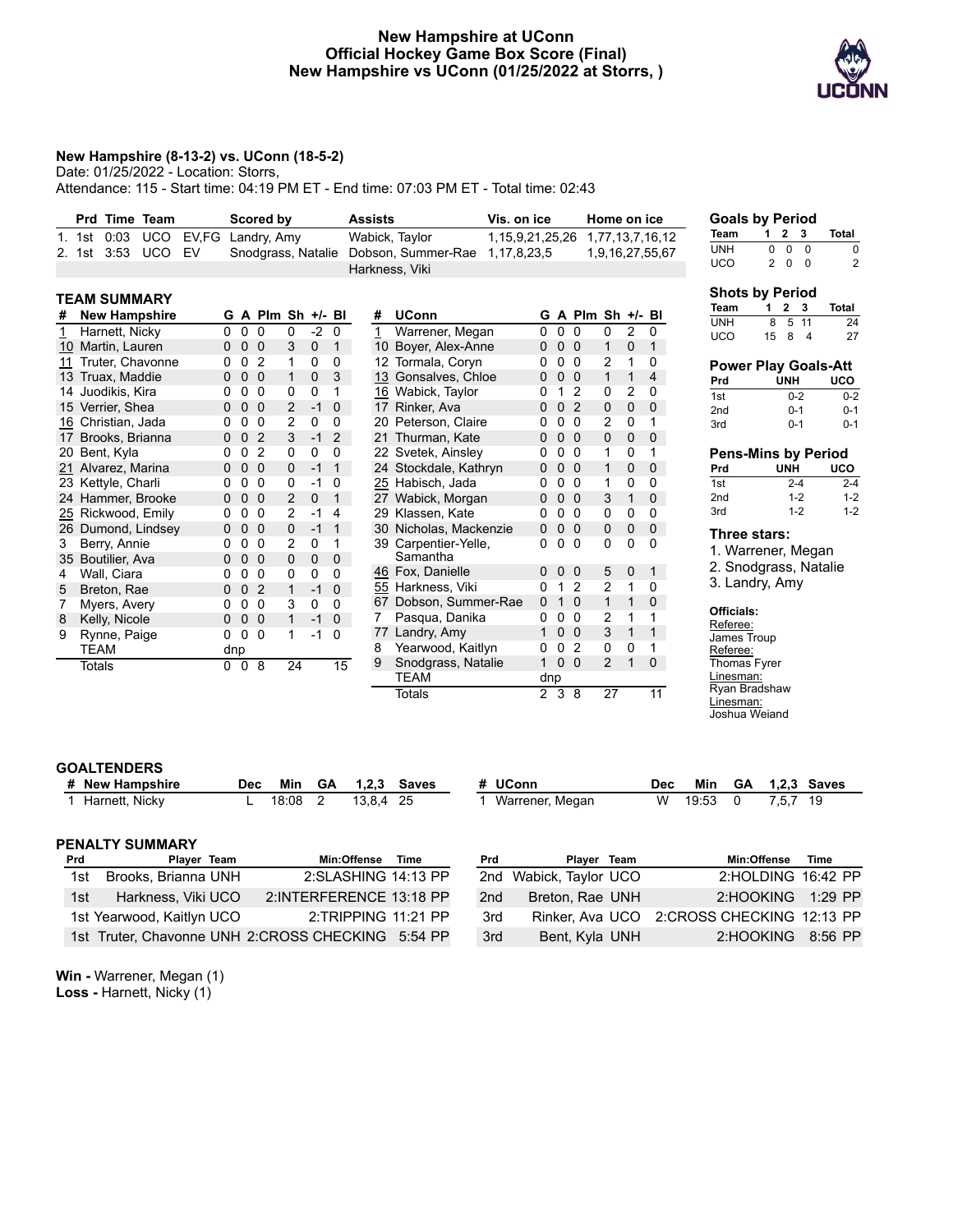# **New Hampshire at UConn Official Hockey Game Box Score (Final) New Hampshire vs UConn (01/25/2022 at Storrs, )**



# **FACEOFF SUMMARY**

|    | <b>New Hampshire - Faceoffs</b> |    |    |    | <b>UConn - Faceoffs</b> |    |    |
|----|---------------------------------|----|----|----|-------------------------|----|----|
| ## | <b>Plaver</b>                   | W  |    | ## | <b>Player</b>           | W  |    |
| 3  | Berry, Annie                    | 8  | 6  |    | Pasqua, Danika          | 3  | 8  |
| 10 | Martin, Lauren                  |    | 10 | 9  | Snodgrass, Natalie      | 6  | 8  |
| 15 | Verrier, Shea                   |    | 0  | 29 | Klassen, Kate           |    |    |
| 17 | Brooks, Brianna                 | 11 | 3  | 46 | Fox, Danielle           | 9  | 9  |
|    | Totals                          | 27 | 19 |    | <b>Totals</b>           | 19 | 27 |

# **GOALIE CHANGES**

| <b>TM</b>  | <b>Prd</b> | Time  | Keeper            |  |
|------------|------------|-------|-------------------|--|
| <b>UNH</b> |            | 20:00 | 1 Harnett, Nicky  |  |
| <b>UCO</b> |            | 20:00 | 1 Warrener, Megan |  |
| <b>UCO</b> |            | 14:15 | TM EMPTY NET      |  |
| <b>UCO</b> |            | 14:13 | 1 Warrener, Megan |  |
| <b>UNH</b> |            | 1:52  | TM EMPTY NET      |  |
| <b>UCO</b> |            | 1:34  | TM EMPTY NET      |  |
| <b>UCO</b> |            | 1:29  | 1 Warrener, Megan |  |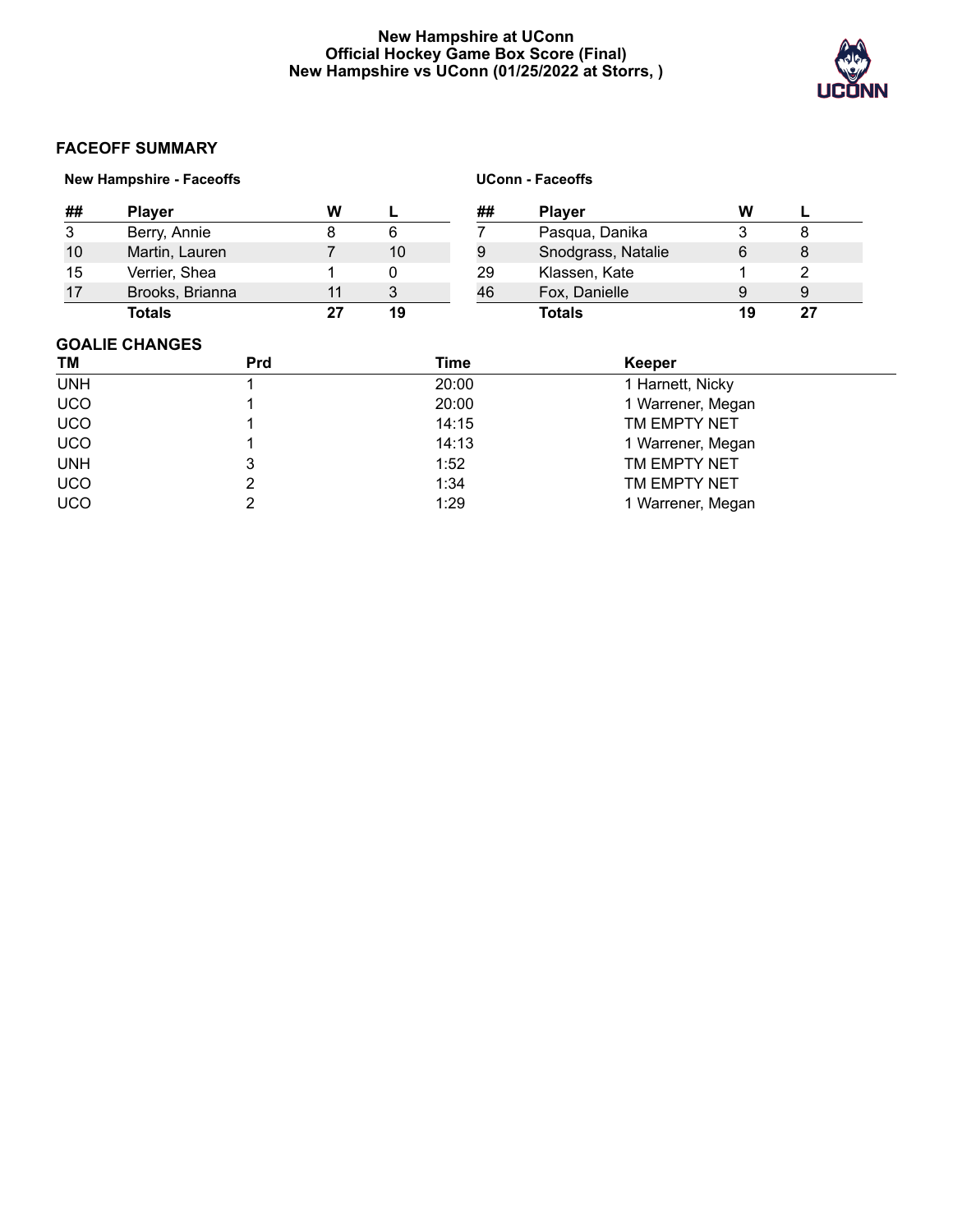# **New Hampshire at UConn Official Hockey Game - Period 1 Play-By-Play New Hampshire vs UConn (01/25/2022 at Storrs, )**



| [0:00] #1 N.Harnett at goalie for New Hampshire.<br>[0:00] #1 M. Warrener at goalie for UConn.                                                                                             |
|--------------------------------------------------------------------------------------------------------------------------------------------------------------------------------------------|
| [0:00] Start of 1st period.                                                                                                                                                                |
| [0:00] Faceoff: #10 L.Martin vs #46 D.Fox; won by UNH.                                                                                                                                     |
| [0:08] Faceoff (Stoppage of play): #10 L.Martin vs #46 D.Fox; won by UCO.                                                                                                                  |
| [1:56] Shot by UConn #10 A.Boyer from the left side MISSED, save by #1 N.Harnett.                                                                                                          |
| [2:11] Faceoff (Stoppage of play): #17 B.Brooks vs #29 K.Klassen; won by UNH.<br>[2:13] Shot by New Hampshire #5 R.Breton from the right side BLOCKED by #13 C.Gonsalves.                  |
| [2:54] Shot by New Hampshire #8 N.Kelly from in front of the goal WIDE.                                                                                                                    |
| [3:45] Shot by New Hampshire #15 S.Verrier from rear center of the attack zone MISSED, save by #1 M.Warrener.                                                                              |
| [3:48] Faceoff (Stoppage of play): #10 L.Martin vs #9 N.Snodgrass; won by UCO.                                                                                                             |
| [4:29] Shot by UConn #20 C.Peterson from the left side MISSED, save by #1 N.Harnett.                                                                                                       |
| [4:29] Faceoff (Stoppage of play): #3 A.Berry vs #7 D.Pasqua; won by UNH.                                                                                                                  |
| [4:42] Shot by New Hampshire #3 A.Berry from in front of the goal MISSED, save by #1 M.Warrener.<br>[4:45] Shot by New Hampshire #7 A.Myers from behind the net BLOCKED by #20 C.Peterson. |
| [4:50] Shot by New Hampshire #24 B.Hammer from behind the net.                                                                                                                             |
| [5:45] EMPTY NET at goalie for UConn, replacing #1 M. Warrener.                                                                                                                            |
| [5:47] #1 M. Warrener at goalie for UConn.                                                                                                                                                 |
| [5:47] Penalty on UNH #17 B.Brooks; 2 minute Minor for Slashing.                                                                                                                           |
| [5:47] Start power play for UCO.<br>[5:47] Faceoff: #10 L.Martin vs #9 N.Snodgrass; won by UNH.                                                                                            |
| [5:57] Shot by UConn #67 S.Dobson from in front of the goal BLOCKED by #25 E.Rickwood.                                                                                                     |
| [5:59] Shot by UConn #67 S.Dobson from in front of the goal MISSED, save by #1 N.Harnett.                                                                                                  |
| [5:59] Faceoff (Stoppage of play): #10 L.Martin vs #9 N.Snodgrass; won by UCO.                                                                                                             |
| [6:06] Shot by UConn #27 M. Wabick from rear center of the attack zone BLOCKED by #13 M. Truax.                                                                                            |
| [6:42] Penalty on UCO #55 V.Harkness; 2 minute Minor for Interference.                                                                                                                     |
| [6:42] Start power play for UNH.<br>[6:42] Faceoff: #3 A.Berry vs #7 D.Pasqua; won by UNH.                                                                                                 |
| [6:47] Shot by New Hampshire #5 R.Breton from rear center of the attack zone MISSED, save by #1 M.Warrener.                                                                                |
| [7:47] End power play for UCO.                                                                                                                                                             |
| [7:47] Penalty complete for UNH #17 B.Brooks.                                                                                                                                              |
| [8:06] Shot by New Hampshire #16 J.Christian from rear center of the attack zone MISSED, save by #1 M.Warrener.                                                                            |
| [8:23] Shot by New Hampshire #25 E.Rickwood from behind the net WIDE.<br>[8:39] Penalty on UCO #8 K. Yearwood; 2 minute Minor for Tripping.                                                |
| [8:39] Start power play for UNH.                                                                                                                                                           |
| [8:39] Faceoff: #17 B. Brooks vs #46 D. Fox; won by UNH.                                                                                                                                   |
| [8:42] End power play for UNH.                                                                                                                                                             |
| [8:42] Penalty complete for UCO #55 V. Harkness.                                                                                                                                           |
| [8:53] Shot by New Hampshire #17 B.Brooks from behind the net WIDE.<br>[9:29] Faceoff (Stoppage of play): #10 L.Martin vs #7 D.Pasqua; won by UNH.                                         |
| [9:44] Faceoff in neutral zone (OffSide): #10 L.Martin vs #9 N.Snodgrass; won by UCO.                                                                                                      |
| [10:06] Shot by UConn #9 N.Snodgrass from in front of the goal MISSED, save by #1 N.Harnett.                                                                                               |
| [10:15] Shot by UConn #16 T. Wabick from rear center of the attack zone WIDE.                                                                                                              |
| [10:39] End power play for UNH.                                                                                                                                                            |
| [10:39] Penalty complete for UCO #8 K. Yearwood.<br>[10:44] Shot by UConn #22 A.Svetek from the left side MISSED, save by #1 N.Harnett.                                                    |
| [10:53] Faceoff (Icing): #15 S. Verrier vs #46 D. Fox; won by UNH.                                                                                                                         |
| [11:09] Shot by UConn #46 D.Fox from in front of the goal MISSED, save by #1 N.Harnett.                                                                                                    |
| [11:11] Shot by UConn #46 D.Fox from in front of the goal MISSED, save by #1 N.Harnett.                                                                                                    |
| [11:18] Shot by UConn #55 V.Harkness from the left side MISSED, save by #1 N.Harnett.                                                                                                      |
| [11:20] Faceoff (Stoppage of play): #3 A.Berry vs #7 D.Pasqua; won by UNH.<br>[12:32] Shot by UConn #24 K.Stockdale from in front of the goal MISSED, save by #1 N.Harnett.                |
| [12:41] Shot by UConn #13 C.Gonsalves from the left side MISSED, save by #1 N.Harnett.                                                                                                     |
| [12:59] Faceoff (Icing): #17 B. Brooks vs #9 N. Snodgrass; won by UNH.                                                                                                                     |
| [13:56] Shot by UConn #46 D.Fox from rear center of the attack zone MISSED, save by #1 N.Harnett.                                                                                          |
| [14:01] Shot by UConn #25 J.Habisch from behind the net MISSED, save by #1 N.Harnett.                                                                                                      |
| [16:07] Penalty complete for UNH #11 C. Truter.<br>[16:07] End power play for UCO.                                                                                                         |
| [16:07] End power play for UCO.                                                                                                                                                            |
| [16:07] End power play for UCO.                                                                                                                                                            |
| [16:07] End power play for UCO.                                                                                                                                                            |
| [16:07] End power play for UCO.                                                                                                                                                            |
| [16:07] Penalty complete for UNH #11 C. Truter.<br>[16:07] End power play for UCO.                                                                                                         |
| [14:08] Timeout Media.                                                                                                                                                                     |
| [14:08] Faceoff (Penalty): #3 A.Berry vs #46 D.Fox; won by UCO.                                                                                                                            |
| [14:44] Shot by UConn #7 D. Pasqua from rear center of the attack zone BLOCKED by #13 M. Truax.                                                                                            |
| [15:31] Shot by UConn #16 T. Wabick from the right side BLOCKED by #17 B. Brooks.                                                                                                          |
| [15:40] Shot by UConn #9 N.Snodgrass from behind the net BLOCKED by #17 B.Brooks.<br>[16:07] End power play for UCO.                                                                       |
| [16:07] End power play for UCO.                                                                                                                                                            |
| [16:07] End power play for UCO.                                                                                                                                                            |
| [16:07] End power play for UCO.                                                                                                                                                            |
| [16:07] Penalty complete for UNH #11 C. Truter.                                                                                                                                            |
| [16:07] Faceoff: #10 L.Martin vs #29 K.Klassen; won by UNH.                                                                                                                                |

[16:38] Faceoff in neutral zone (Stoppage of play): #3 A.Berry vs #7 D.Pasqua; won by UCO.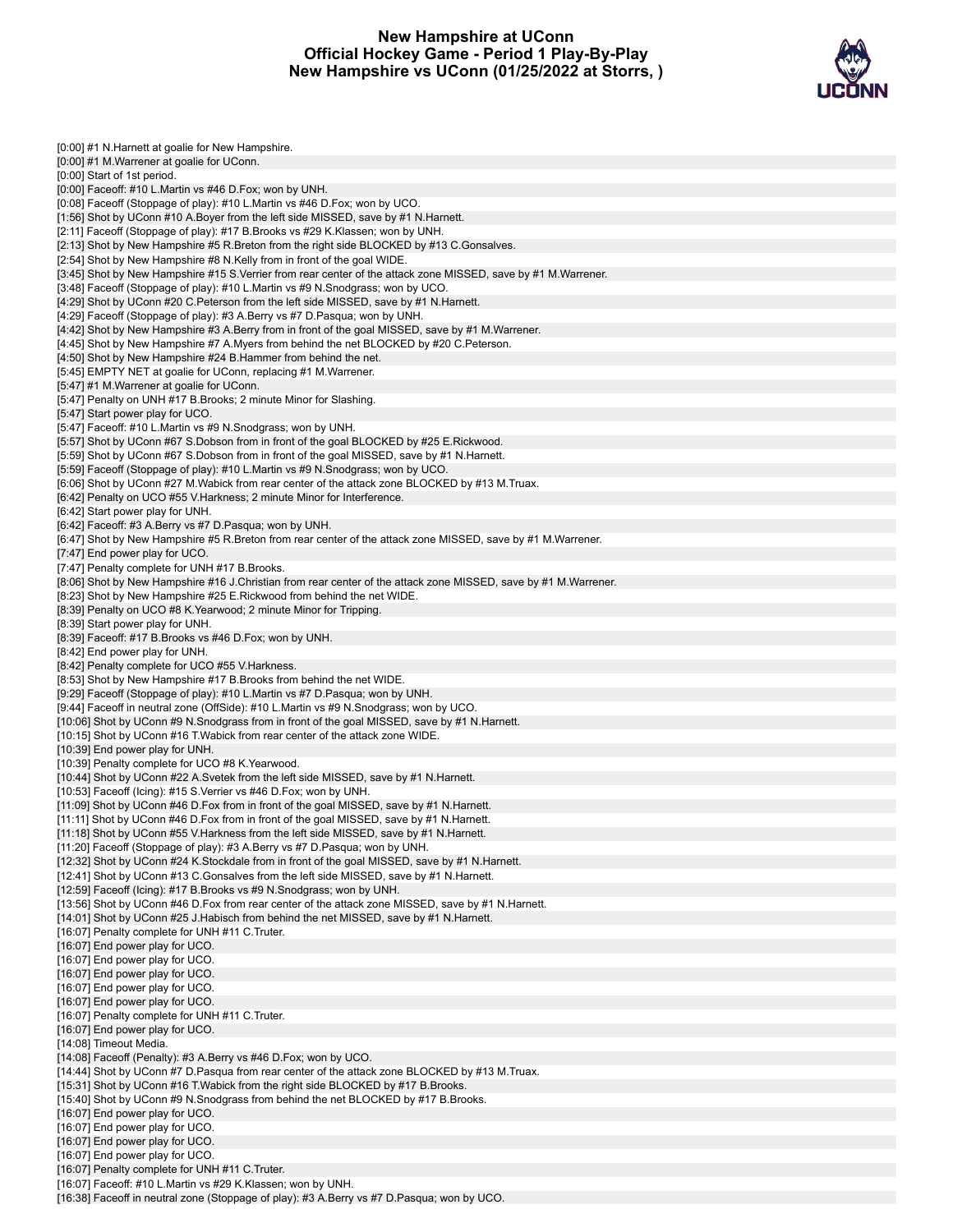[18:04] Shot by UConn #55 V.Harkness from in front MISSED, save by #1 N.Harnett.

[18:27] Shot by UConn #9 N.Snodgrass from behind the net WIDE.

[18:49] Shot by New Hampshire #10 L.Martin from rear center of the attack zone MISSED, save by #1 M.Warrener.

[18:55] Shot by New Hampshire #10 L.Martin from the right side MISSED, save by #1 M.Warrener.

[18:58] Shot by New Hampshire #16 J.Christian from in front of the goal MISSED, save by #1 M.Warrener.

[19:04] Shot by New Hampshire #20 K.Bent from rear center of the attack zone BLOCKED by #10 A.Boyer.

[19:57] GOAL scored by UConn #77 A.Landry, Assist by #16 T.Wabick; On ice for UNH: N.Harnett; S.Verrier; P.Rynne; M.Alvarez; E.Rickwood; L.Dumond. On ice<br>for UCO: A.Landry; C.Gonsalves; D.Pasqua; T.Wabick; C.Tormala.

[19:57] Faceoff: #3 A.Berry vs #46 D.Fox; won by UCO.

[16:07] GOAL scored by UConn #9 N.Snodgrass, Assist by #67 S.Dobson and #55 V.Harkness; On ice for UNH: N.Harnett; B.Brooks; N.Kelly; C.Kettyle; R.Breton.<br>On ice for UCO: N.Snodgrass; T.Wabick; M.Wabick; V.Harkness; S.Dobs

[20:00] End of period.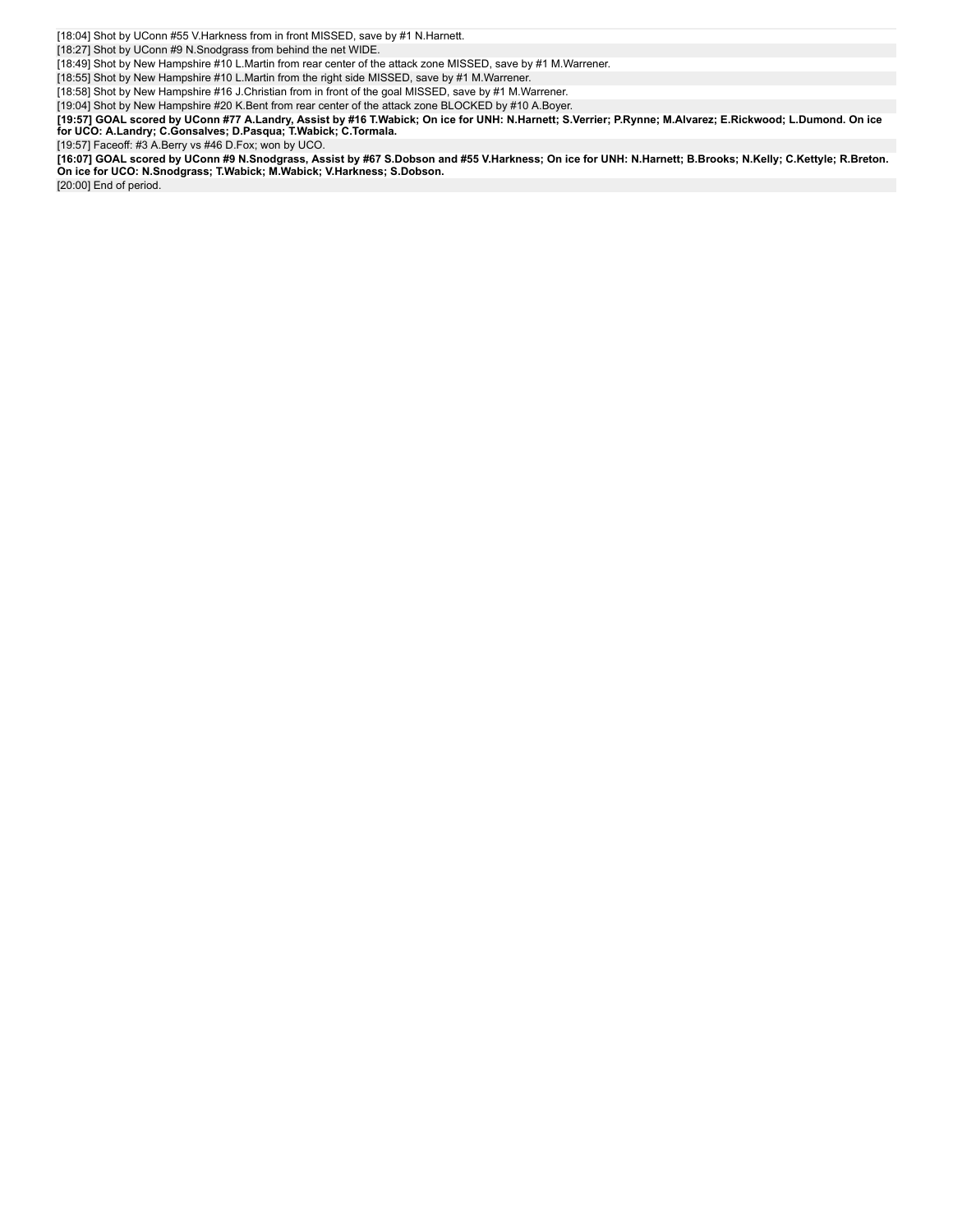# **New Hampshire at UConn Official Hockey Game - Period 2 Play-By-Play New Hampshire vs UConn (01/25/2022 at Storrs, )**



| [0:00] Start of 2nd period.                                                                                                                |
|--------------------------------------------------------------------------------------------------------------------------------------------|
| $[0.00]$ Faceoff: #10 L.Martin vs #46 D.Fox; won by UCO.                                                                                   |
| [0:26] Shot by UConn #16 T. Wabick from rear center of the attack zone BLOCKED by #21 M. Alvarez.                                          |
| [1:19] Shot by New Hampshire #17 B.Brooks from rear center of the attack zone MISSED, save by #1 M.Warrener.                               |
| [2:03] Shot by UConn #77 A.Landry from behind the net MISSED, save by #1 N.Harnett.                                                        |
| [2:03] Shot by UConn #7 D.Pasqua from in front of the goal MISSED, save by #1 N.Harnett.                                                   |
| [2:03] Shot by UConn #12 C. Tormala from in front of the goal MISSED, save by #1 N. Harnett.                                               |
| [2:05] Faceoff (Stoppage of play): #10 L.Martin vs #7 D.Pasqua; won by UNH.                                                                |
| [3:18] Penalty on UCO #16 T. Wabick; 2 minute Minor for Holding.                                                                           |
| [3:18] Start power play for UNH.                                                                                                           |
| [3:18] Faceoff: #17 B.Brooks vs #46 D.Fox; won by UNH.                                                                                     |
| [4:32] Shot by New Hampshire #23 C.Kettyle from the left side BLOCKED by #13 C.Gonsalves.                                                  |
| [4:53] Shot by New Hampshire #25 E.Rickwood from rear center of the attack zone BLOCKED by #13 C.Gonsalves.                                |
| [5:03] Shot by UConn #27 M. Wabick from behind the net MISSED, save by #1 N. Harnett.                                                      |
| [5:11] Shot by New Hampshire #7 A.Myers from the left side MISSED, save by #1 M.Warrener.                                                  |
| [5:18] End power play for UNH.                                                                                                             |
| [5:18] Penalty complete for UCO #16 T. Wabick.                                                                                             |
| [5:47] Shot by UConn #7 D.Pasqua from behind the net MISSED, save by #1 N.Harnett.                                                         |
| [7:26] Shot by New Hampshire #25 E.Rickwood from rear center of the attack zone MISSED, save by #1 M.Warrener.                             |
| [8:46] Faceoff (Icing): #3 A.Berry vs #29 K.Klassen; won by UCO.                                                                           |
| [11:00] Shot by UConn #22 A.Svetek from rear center of the attack zone WIDE.                                                               |
| [11:34] Shot by UConn #9 N.Snodgrass from behind the net WIDE.                                                                             |
| [11:46] Faceoff (lcing): #17 B.Brooks vs #9 N.Snodgrass; won by UCO.                                                                       |
| [11:58] Shot by New Hampshire #17 B.Brooks from behind the net MISSED, save by #1 M.Warrener.                                              |
| [11:58] Faceoff (Stoppage of play): #17 B. Brooks vs #46 D. Fox; won by UCO.                                                               |
| [12:17] Shot by UConn #16 T. Wabick from rear center of the attack zone BLOCKED by #25 E. Rickwood.                                        |
| [13:28] Shot by UConn #8 K. Yearwood from rear center of the attack zone WIDE.                                                             |
| [13:54] Faceoff (Icing): #3 A.Berry vs #7 D.Pasqua; won by UNH.                                                                            |
| [14:00] Shot by UConn #7 D. Pasqua from the right side WIDE.                                                                               |
| [14:29] Shot by New Hampshire #24 B.Hammer from rear center of the attack zone MISSED, save by #1 M.Warrener.                              |
| [14:30] Faceoff (Stoppage of play): #17 B.Brooks vs #9 N.Snodgrass; won by UCO.                                                            |
| [14:44] Shot by UConn #27 M. Wabick from behind the net MISSED, save by #1 N. Harnett.                                                     |
| [14:54] Shot by UConn #67 S.Dobson from behind the net BLOCKED by #14 K.Juodikis.                                                          |
| [15:02] Shot by UConn #27 M. Wabick from behind the net MISSED, save by #1 N. Harnett.                                                     |
| [15:26] Shot by UConn #27 M. Wabick from rear center of the attack zone BLOCKED by #25 E. Rickwood.                                        |
|                                                                                                                                            |
| [15:45] Shot by UConn #46 D.Fox from behind the net WIDE.<br>[15:54] Shot by UConn #17 A. Rinker from rear center of the attack zone WIDE. |
|                                                                                                                                            |
| [15:56] Faceoff (Stoppage of play): #10 L.Martin vs #46 D.Fox; won by UNH.                                                                 |
| [17:35] Faceoff in neutral zone (Stoppage of play): #17 B.Brooks vs #7 D.Pasqua; won by UNH.                                               |
| [18:08] Shot by UConn #12 C. Tormala from behind the net WIDE.                                                                             |
| [18:19] Shot by UConn #77 A.Landry from the left side MISSED, save by #1 N.Harnett.                                                        |
| [18:26] EMPTY NET at goalie for UConn, replacing #1 M. Warrener.                                                                           |
| [18:30] Shot by UConn #9 N.Snodgrass from rear center of the attack zone WIDE.                                                             |
| [18:31] #1 M. Warrener at goalie for UConn.                                                                                                |
| [18:31] Penalty on UNH #5 R. Breton; 2 minute Minor for Hooking.                                                                           |
| [18:31] Start power play for UCO.                                                                                                          |
| [18:31] Faceoff: #10 L.Martin vs #9 N.Snodgrass; won by UCO.                                                                               |
| [18:55] Shot by UConn #9 N.Snodgrass from behind the net WIDE.                                                                             |
| [19:40] Shot by UConn #46 D.Fox from behind the net WIDE.                                                                                  |
| [19:49] Shot by UConn #46 D.Fox from in front of the goal BLOCKED by #25 E.Rickwood.                                                       |
| [19:58] Shot by UConn #7 D. Pasqua from the left side WIDE.                                                                                |
| $[20:00]$ End of period.                                                                                                                   |